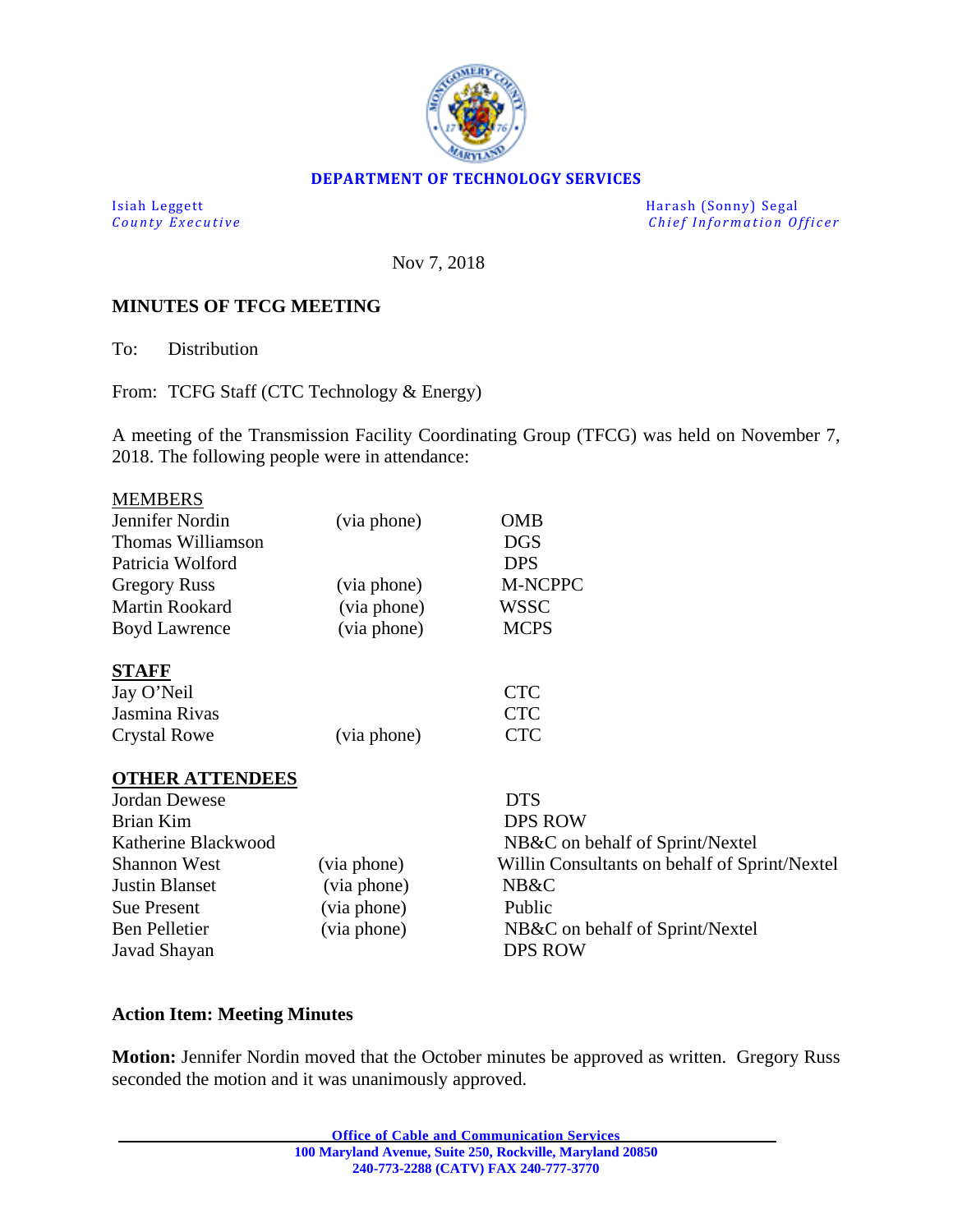Minutes of TFCG Meeting Held November 07, 2018 Page 2 of 8

## **Action Item: Consent Agenda:**

## **Consent Agenda**

*1. Application Number:* 2018080461 *Type:* Minor Modification *Received (date):* 8/28/2018

*Revised:* 9/27/2018

*Applicant:* T-Mobile *Site Name/Location:* Milestone*/*1 Milestone Center Court, Germantown *Zoning Standard:* CR-2.0 *Property Owner:* WMMH Building LLC *Description:* Remove and replace three antennas at 150' on an existing 150' monopole. *Tower Coordinator Recommendation:* Recommended

- *2. Application Number:* 2018090479 *Type:* Minor Modification *Received (date):* 9/14/2018 *Applicant:* Sprint/Nextel *Site Name/Location:* Montgomery Towers*/*415 Silver Spring Ave, Silver Spring *Zoning Standard:* R-10 *Property Owner:* Montgomery Towers LLC C/O Emmet Real Estate Inc *Description:* Remove three antennas and three RRHs. Install three antennas at 72' on an existing 54' building. *Tower Coordinator Recommendation:* Recommended
- *3. Application Number:* 2018090463 *Type:* Minor Modification *Received (date):* 9/4/2018 *Revised:* 9/24/2018 *Revised:* 10/2/2018

*Applicant:* Verizon Wireless *Site Name/Location:* McDonalds Light Pole*/*7200 Muncaster Mill Rd, Rockville *Zoning Standard:* CRT-0.75 *Property Owner:* Redmill Shop Ctr Asc LP *Description:* Remove one antenna. Install one antenna and two RRHs at 37' on an existing 35.5' light pole. *Tower Coordinator Recommendation:* Recommended

*4. Application Number:* 2018090471 *Type:* Minor Modification *Received (date):* 9/11/2018 *Revised:* 10/2/2018

*Applicant:* Sprint/Nextel *Site Name/Location:* Montgomery Village*/*18310 Montgomery Village Ave, Gaithersburg *Zoning Standard:* EOF-0.75 *Property Owner:* Montgomery Village w/ Capital Asset Management LLC *Description:* Remove three antennas and three RRHs. Install three antennas at 104' on an existing 91' building. *Tower Coordinator Recommendation:* Recommended

*5. Application Number:* 2018090484 *Type:* Minor Modification *Received (date):* 9/19/2018 *Applicant:* T-Mobile *Site Name/Location:* Cabin John Water Tank*/*7806-A Tomlinson Terr, Cabin John *Zoning Standard:* R-200 *Property Owner:* WSSC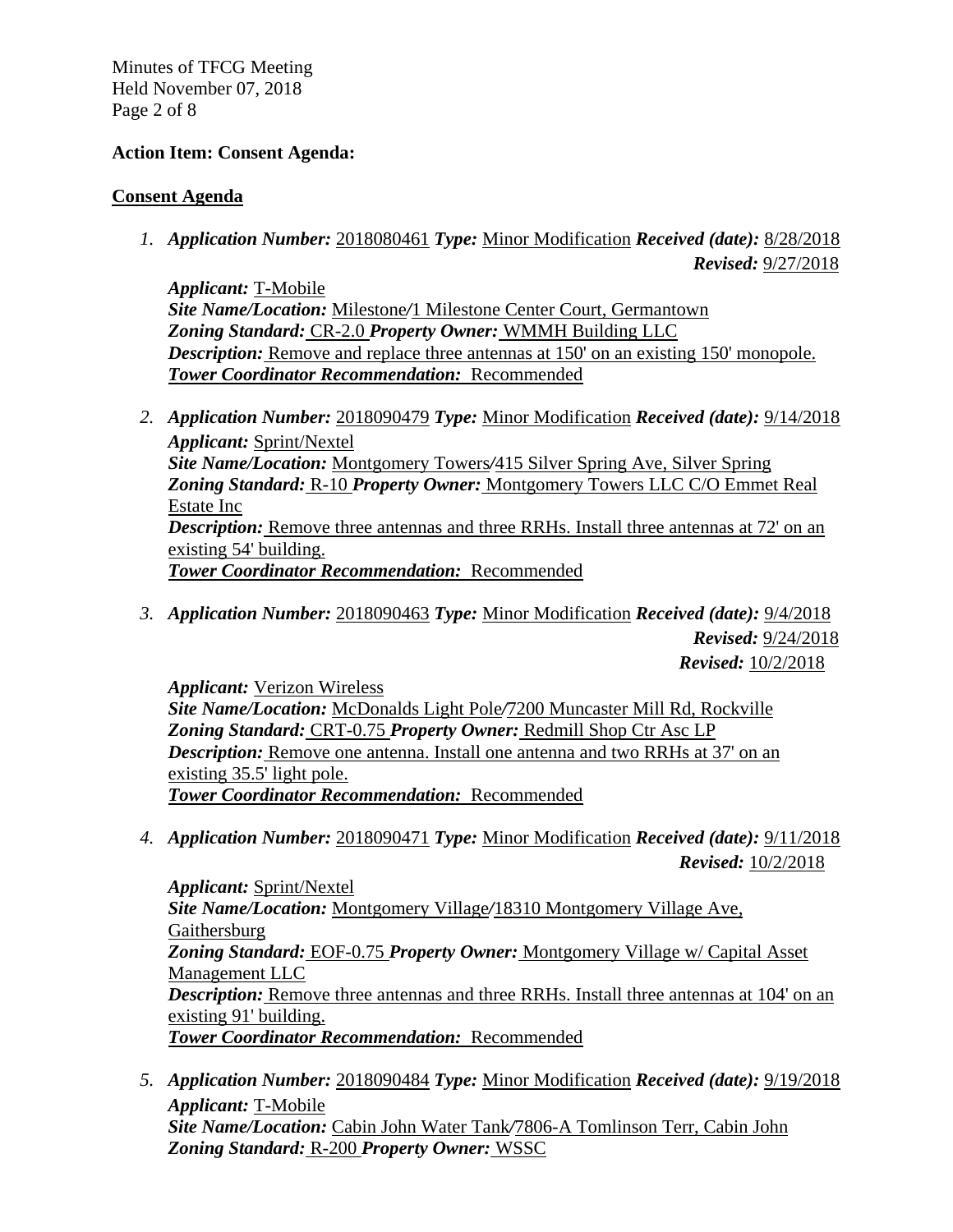*Description:* Remove and replace three antennas at 105' on an existing 135' water tank. **Tower Coordinator Recommendation:** Conditioned on the applicant providing written approval from WSSC at the time of permitting.

*6. Application Number:* 2018080438 *Type:* Minor Modification *Received (date):* 8/8/2018

*Revised:* 8/14/2018 *Revised:* 8/22/2018 *Revised:* 9/25/2018 *Revised:* 10/4/2018

*Applicant:* T-Mobile

*Site Name/Location:* Blake High School*/*300 Norwood Rd, Silver Spring *Zoning Standard:* RE-2C *Property Owner:* MCPS *Description:* Remove and replace nine antennas and three RRHs at 120' on an existing 122' monopole. **Tower Coordinator Recommendation:** Conditioned on the applicant providing written approval from the Superintendent of Montgomery County Public Schools of the attachment at the time of permitting.

*7. Application Number:* 2018080453 *Type:* Minor Modification *Received (date):* 8/21/2018 *Revised:* 10/4/2018

*Revised:* 105/2018

*Applicant:* Sprint/Nextel

*Site Name/Location:* Chevy Chase Building*/*5530 Wisconsin Ave, Chevy Chase *Zoning Standard:* CR-3.0 *Property Owner:* Friendship Properties Ltd. *Description:* Remove three antennas, one microwave dish, and three RRHs. Install three antennas and one microwave dish at 168'/171' on an existing 159' building. *Tower Coordinator Recommendation:* Recommended

*8. Application Number:* 2018090475 *Type:* Minor Modification *Received (date):* 9/13/2018 *Revised:* 9/24/2018 *Revised:* 10/4/2018

*Applicant:* T-Mobile *Site Name/Location:* Izaak Walton League*/*18301 Waring Station Rd, Germantown *Zoning Standard:* R-200 *Property Owner:* Izaak Walton League *Description:* Remove ten antennas and three RRHs. Install nine antennas and eighteen RRHs at 217' on an existing 226' tower. *Tower Coordinator Recommendation:* Recommended

*9. Application Number:* 2018090476 *Type:* Minor Modification *Received (date):* 9/14/2018 *Revised:* 10/4/2018

*Applicant:* Sprint/Nextel *Site Name/Location:* Verizon Building*/*13100 Columbia Pike, Silver Spring *Zoning Standard:* EOF-0.75 H-100 T *Property Owner:* Chesapeake and Potomac Tele Co MD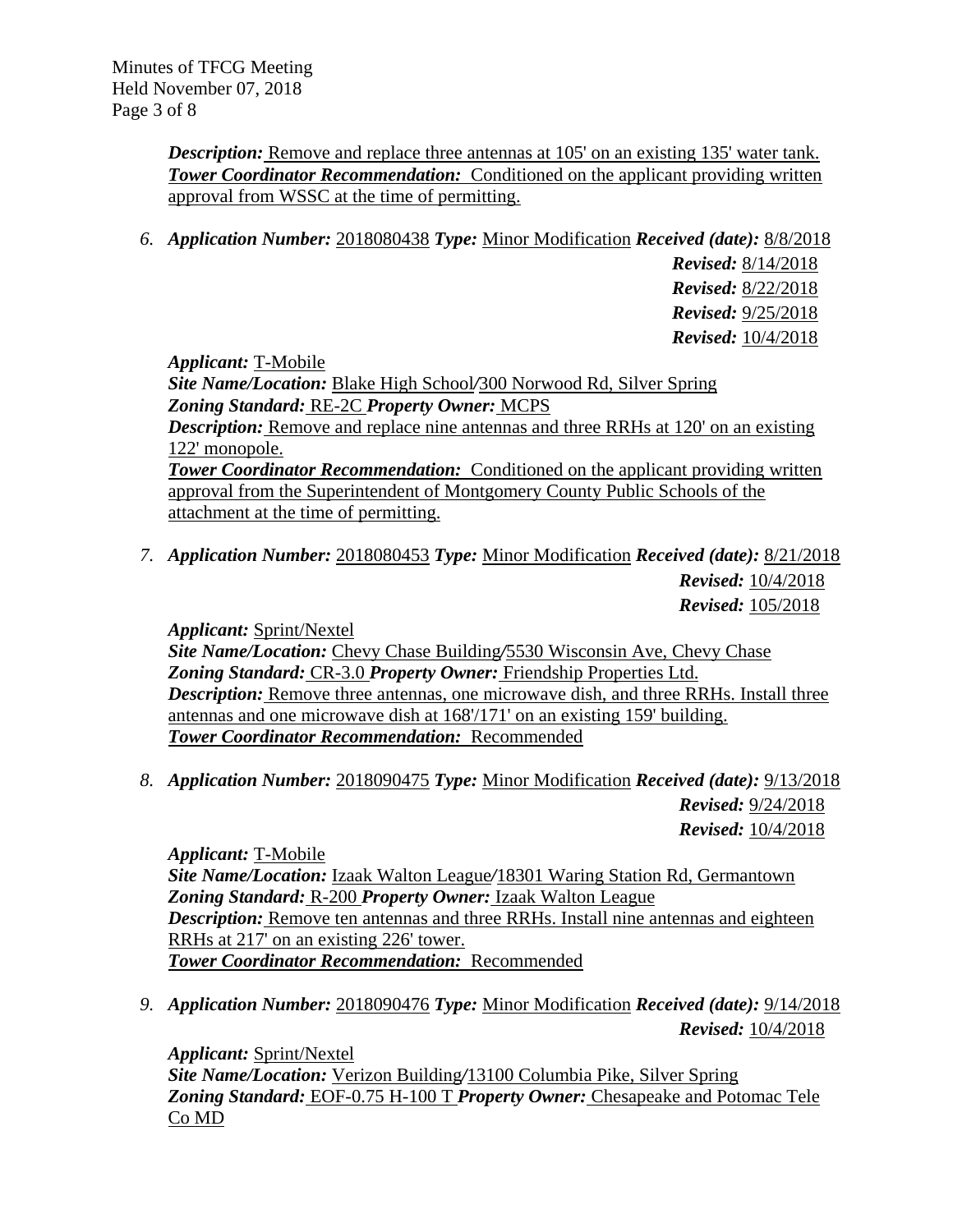Minutes of TFCG Meeting Held November 07, 2018 Page 4 of 8

> **Description:** Remove three antennas and three RRHs. Install three antennas at 116' on an existing 98' building. *Tower Coordinator Recommendation:* Recommended

*10. Application Number:* 2018090466 *Type:* Minor Modification *Received (date):* 9/6/2018 *Revised:* 10/16/2018

*Applicant:* T-Mobile *Site Name/Location:* Wheaton High School*/*12501 Dalewood Rd, Silver Spring *Zoning Standard:* R-60 *Property Owner:* MCPS *Description:* Remove and replace six antennas at 98.5' on an existing 97'5" monopole. *Tower Coordinator Recommendation:* Conditioned on the applicant providing written approval from the Superintendent of Montgomery County Public Schools of the attachment at the time of permitting.

*11. Application Number:* 2018090481 *Type:* Minor Modification *Received (date):* 9/14/2018 *Revised:* 10/17/2018

*Applicant:* Sprint/Nextel *Site Name/Location:* Brink Water Tank*/*21701 Ridge Rd, Germantown *Zoning Standard:* AR *Property Owner:* WSSC *Description:* Remove three antennas and three RRHs. Install three antennas at 105' on an existing 125' water tank. *Tower Coordinator Recommendation:* Conditioned on the applicant providing written

approval from WSSC at the time of permitting.

- *12. Application Number:* 2018100506 *Type:* Minor Modification *Received (date):* 10/3/2018 *Applicant:* T-Mobile *Site Name/Location:* JFK High School*/*1901 Randolph Rd, Silver Spring *Zoning Standard:* R-90 *Property Owner:* MCPS *Description:* Remove and replace three antennas at 130' on an existing 127' monopole. **Tower Coordinator Recommendation:** Conditioned on the applicant providing written approval from the Superintendent of Montgomery County Public Schools of the attachment at the time of permitting.
- *13. Application Number:* 2018090474 *Type:* Minor Modification *Received (date):* 9/13/2018 *Revised:* 10/18/2018

*Applicant:* Sprint/Nextel *Site Name/Location:* Sunrise Apts*/*19310 Club House Rd, Gaithersburg *Zoning Standard:* R-10 *Property Owner:* Sunrise Village House LLC *Description:* Remove three antennas and three RRHs. Install three antennas at 65' on an existing 57' building. *Tower Coordinator Recommendation:* Recommended

*14. Application Number:* 2018100523 *Type:* Minor Modification *Received (date):* 

10/11/2018 *Revised:* 10/22/2018

*Applicant:* T-Mobile *Site Name/Location:* Brink Water Tank*/*21701 Ridge Rd, Germantown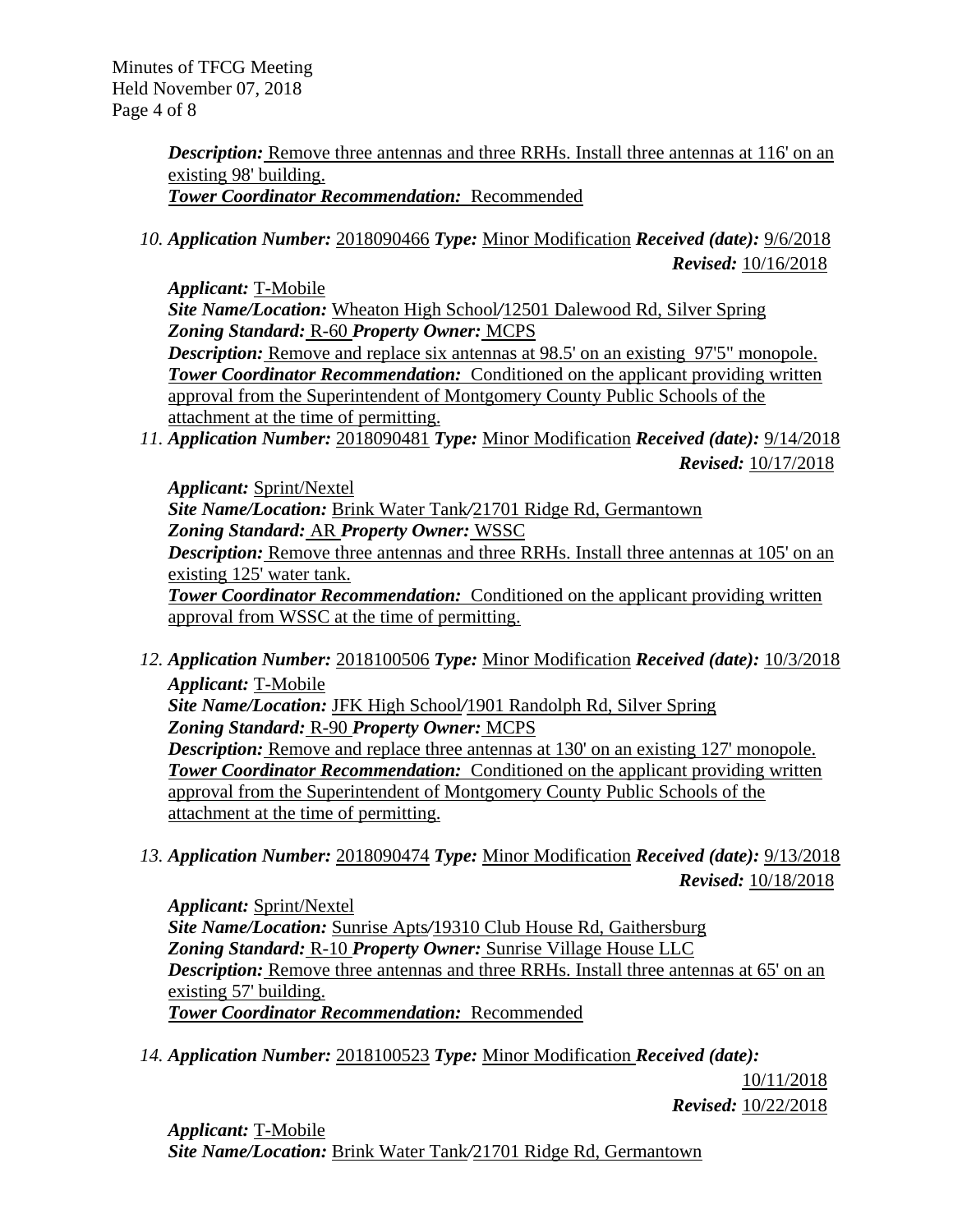Minutes of TFCG Meeting Held November 07, 2018 Page 5 of 8

> *Zoning Standard:* AR *Property Owner:* WSSC *Description:* Remove three antennas and three RRHs. Install six antennas and three RRHs at 93' on an existing 125' water tank. **Tower Coordinator Recommendation:** Conditioned on the applicant providing written approval from WSSC at the time of permitting.

*15. Application Number:* 2018100543 *Type:* Minor Modification *Received (date):* 

10/22/2018

*Applicant:* T-Mobile

*Site Name/Location:* Chevy Chase Building*/*5530 Wisconsin Ave, Chevy Chase *Zoning Standard:* CR- 3.0 *Property Owner:* Friendship Properties Ltd. *Description:* Remove and replace six antennas at 167' on an existing 159' building. *Tower Coordinator Recommendation:* Recommended

*16. Application Number:* 2018100497 *Type:* Minor Modification *Received (date):* 10/5/2018 *Revised:* 10/23/2018

*Applicant:* Sprint/Nextel *Site Name/Location:* Pepco Manor View*/*6424 Manor View Dr, Gaithersburg *Zoning Standard:* RE-1 *Property Owner:* Pepco *Description:* Remove six antennas. Install six antennas and twelve RRHs at 134'/136' on an existing 141' transmission tower. *Tower Coordinator Recommendation:* Recommended

*17. Application Number:* 2018100496 *Type:* Minor Modification *Received (date):* 10/2/2018 *Revised:* 10/24/2018 *Revised:* 10/30/2018

*Applicant:* Sprint/Nextel *Site Name/Location:* Pepco 637-S*/*13900 Piney Meeting House Rd, Potomac *Zoning Standard:* RE-2 *Property Owner:* Pepco *Description:* Remove six antennas. Install six antennas and twelve RRHs at 121' on an existing 126' transmission tower. *Tower Coordinator Recommendation:* Recommended

*18. Application Number:* 2018100520 *Type:* Minor Modification *Received (date):* 

10/10/2018

*Applicant:* T-Mobile *Site Name/Location:* Albert Einstein High School*/*11135 Newport Mill Rd, Silver Spring *Zoning Standard:* R-60 *Property Owner:* MCPS *Description:* Remove and replace six antennas at 128' on an existing 130' monopole. **Tower Coordinator Recommendation:** Conditioned on the applicant providing written approval from the Superintendent of Montgomery County Public Schools of the attachment at the time of permitting.

*19. Application Number:* 2018100495 *Type:* Minor Modification *Received (date):* 10/1/2018 *Revised:* 10/22/2018

*Applicant:* Sprint/Nextel *Site Name/Location:* Pepco 662-S*/* Seven Locks Rd/Tuckerman Ln, Potomac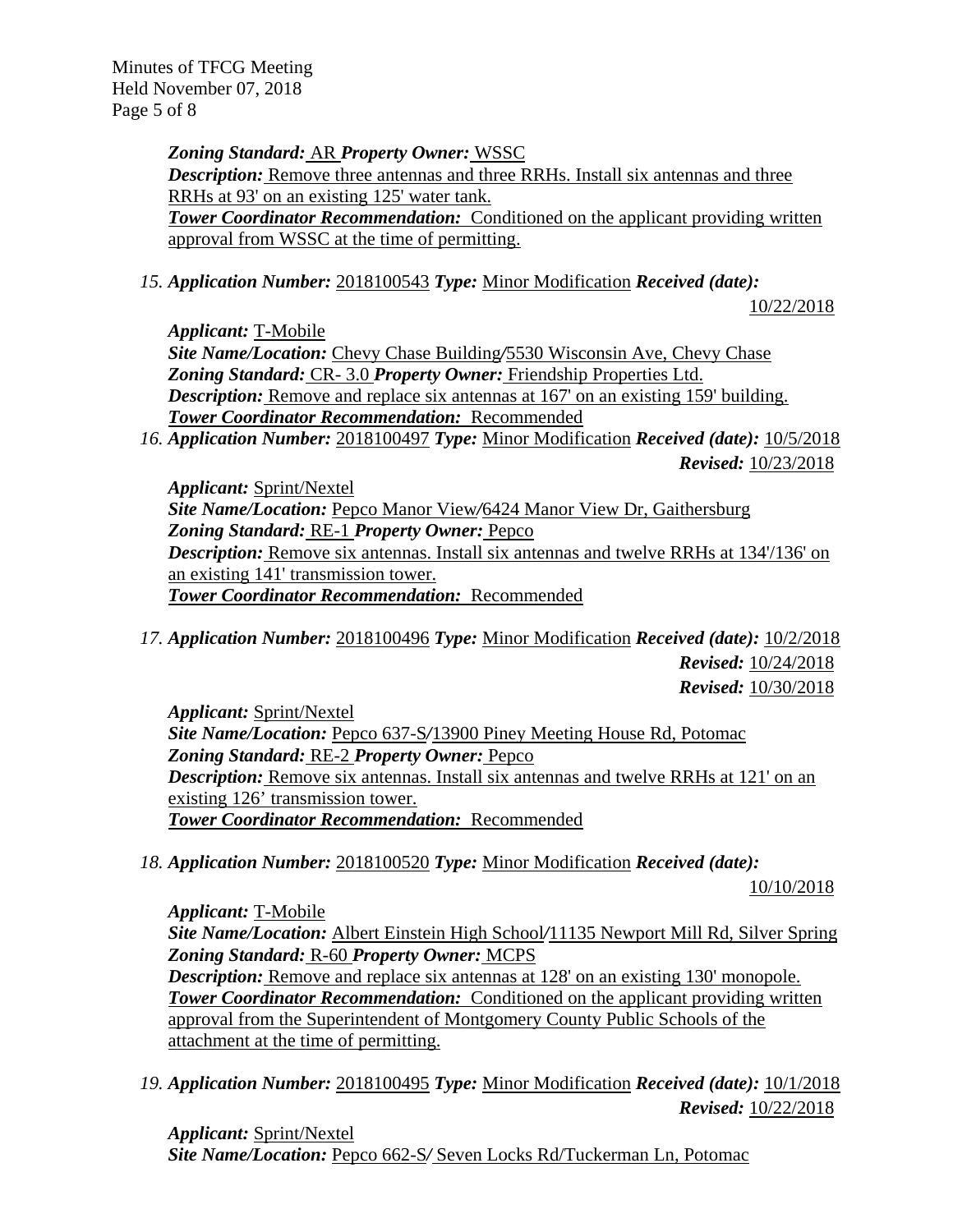Minutes of TFCG Meeting Held November 07, 2018 Page 6 of 8

> *Zoning Standard:* R-90 *Property Owner:* Pepco *Description:* Remove six antennas. Install six antennas and twelve RRHs at 111' on an existing 116' transmission tower. *Tower Coordinator Recommendation:* Recommended

*20. Application Number:* 2018100522 *Type:* Minor Modification *Received (date):* 

10/11/2018 *Revised:* 10/25/2018

*Applicant:* T-Mobile *Site Name/Location:* Public Storage Prosperity*/*12355 Prosperity Dr, Silver Spring *Zoning Standard:* CR-0.75 *Property Owner:* Public Storage LP *Description:* Remove six antennas. Install nine antennas and twelve RRHs at 139' on an existing 140' monopole. *Tower Coordinator Recommendation:* Recommended

*21. Application Number:* 2018100509 *Type:* Minor Modification *Received (date):* 10/8/2018 *Revised:* 10/22/2018

*Applicant:* Sprint/Nextel *Site Name/Location:* Pepco 57-R*/*0 Halterman Rd, Gaithersburg *Zoning Standard:* AR *Property Owner:* Pepco *Description:* Remove six antennas. Install six antennas and fifteen RRHs at 134' on an existing 140' transmission tower. *Tower Coordinator Recommendation:* Recommended *22. Application Number:* 2018100513 *Type:* Minor Modification *Received (date):* 10/9/2018

*Revised:* 10/22/2018

*Applicant:* Sprint/Nextel *Site Name/Location:* Pepco 85-R*/*0 Georgia Ave, Brookeville *Zoning Standard:* AR *Property Owner:* Pepco **Description:** Remove six antennas. Install six antennas and fifteen RRHs at 139' on an existing 145' transmission tower. *Tower Coordinator Recommendation:* Recommended

**Motion**: Patricia Wolford moved that items #1 through #22 on the Consent Agenda be recommended. Martin Rookard seconded the motion and it was unanimously approved.

# **Regular Agenda**

*23. Application Number:* 2018080450 *Type:* Minor Modification *Received (date):* 8/20/2018  *Revised:* 9/24/2018

*Applicant:* T-Mobile *Site Name/Location:* Silver Spring YMCA*/*9800 Hastings Dr, Silver Spring *Zoning Standard:* R-60 *Property Owner:* Young Mens Christian Assn *Description:* Remove three antennas and add a 10' extension to accommodate the addition of seven new antennas on an existing 110' monopole. The proposed antennas will be located at 120' on the extended 120' monopole.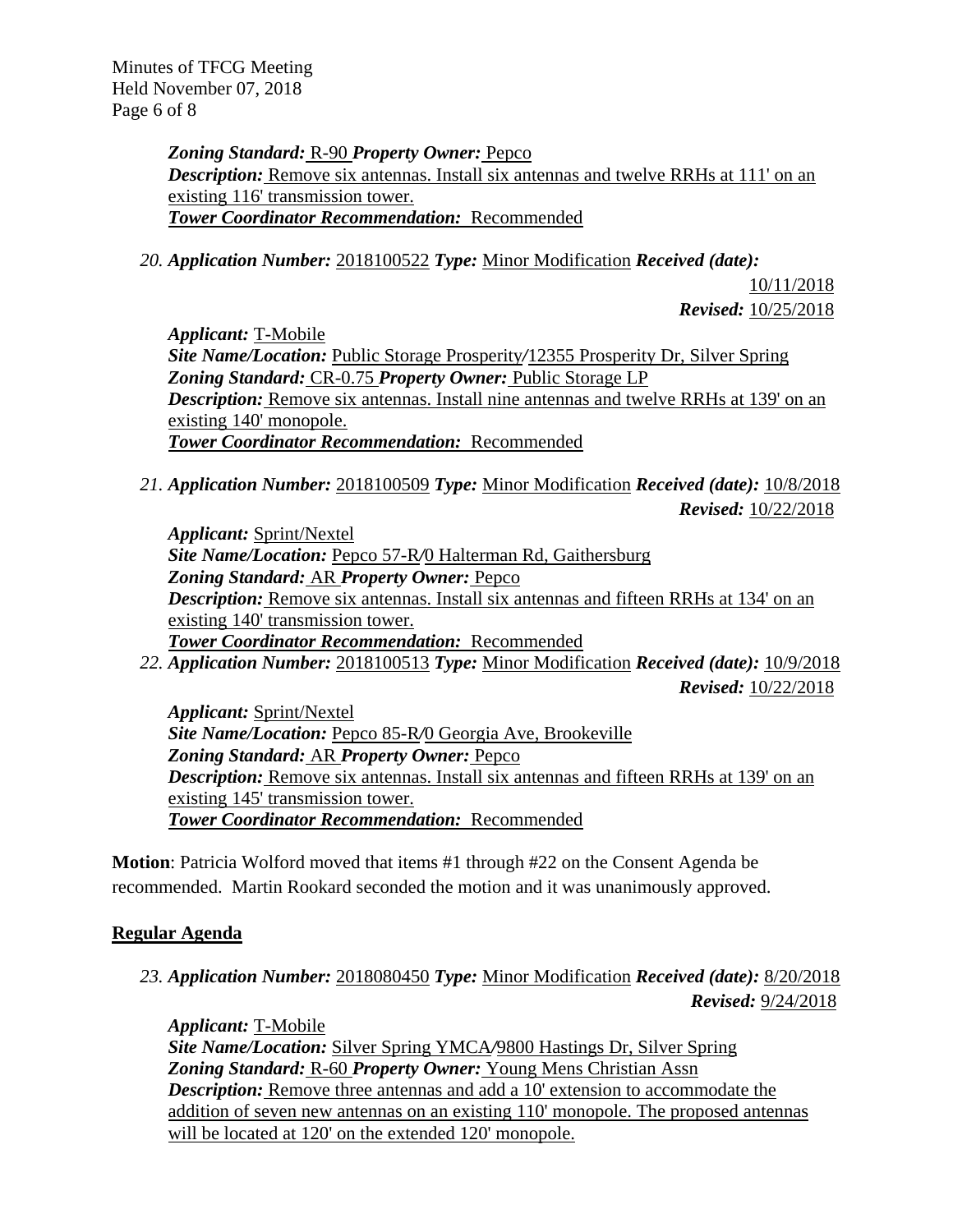*Tower Coordinator Recommendation:* Recommended with Condition – reviewed by the Board of Appeals for an administrative modification. The site has an existing Special Exception (S-2244).

Jay O'Neil summarized the application.

**Motion**: Jennifer Nordin moved that the application be recommended. Martin Rookard seconded the motion. Gregory Russ abstained from voting. All other members approved.

*24. Application Number:* 2018080452 *Type:* Colocation *Received (date):* 9/13/2018 *Revised:* 9/26/2018

*Applicant:* Sprint/Nextel *Site Name/Location:* Double Tree Hotel*/*8120 Wisconsin Ave, Bethesda *Zoning Standard:* CR-3.0 *Property Owner:* A TBC BETHESDA OWNER LLC *Description:* Attach six antennas and nine remote radio heads (RRH) at 155'/157' on an existing 135'4" building. Install equipment cabinets on the rooftop. *Tower Coordinator Recommendation:* Recommended

Jay O'Neil summarized the application.

**Motion**: Boyd Lawrence moved that the application be recommended. Gregory Russ seconded the motion and it was unanimously approved.

# *25. Application Number:* 2018090467 *Type:* Colocation *Received (date):* 9/10/2018 *Revised:* 10/1/2018

*Applicant:* Sprint/Nextel *Site Name/Location:* Wheaton High School*/*12501 Dalewood Rd, Silver Spring *Zoning Standard:* R-60 *Property Owner:* Board of Education *Description:* Attach six antennas and nine remote radio heads (RRH) at 85' on an existing 97'5" monopole. Equipment to be installed within the planned fenced compound. **Tower Coordinator Recommendation:** Conditioned on the applicant providing written approval from the Superintendent of Montgomery County Public Schools of the attachment at the time of permitting.

**Discussion:** Boyd Lawrence requested that this application be tabled prior to the meeting. The pending colocation is still under review by the land owning agency (BOE/MCPS).

# *26. Application Number:* 2018100517 *Type:* Colocation *Received (date):* 10/9/2018 *Revised:* 10/22/2018

*Applicant:* AT&T Wireless *Site Name/Location:* Watkins Mill High School*/*10301 Apple Ridge Rd, Gaithersburg *Zoning Standard:* R-200 *Property Owner:* MCPS **Description:** Attach six antennas and twelve remote radio heads (RRH) at 100' on a 120' monopole. Equipment to be installed within a proposed 15'x24' compound.